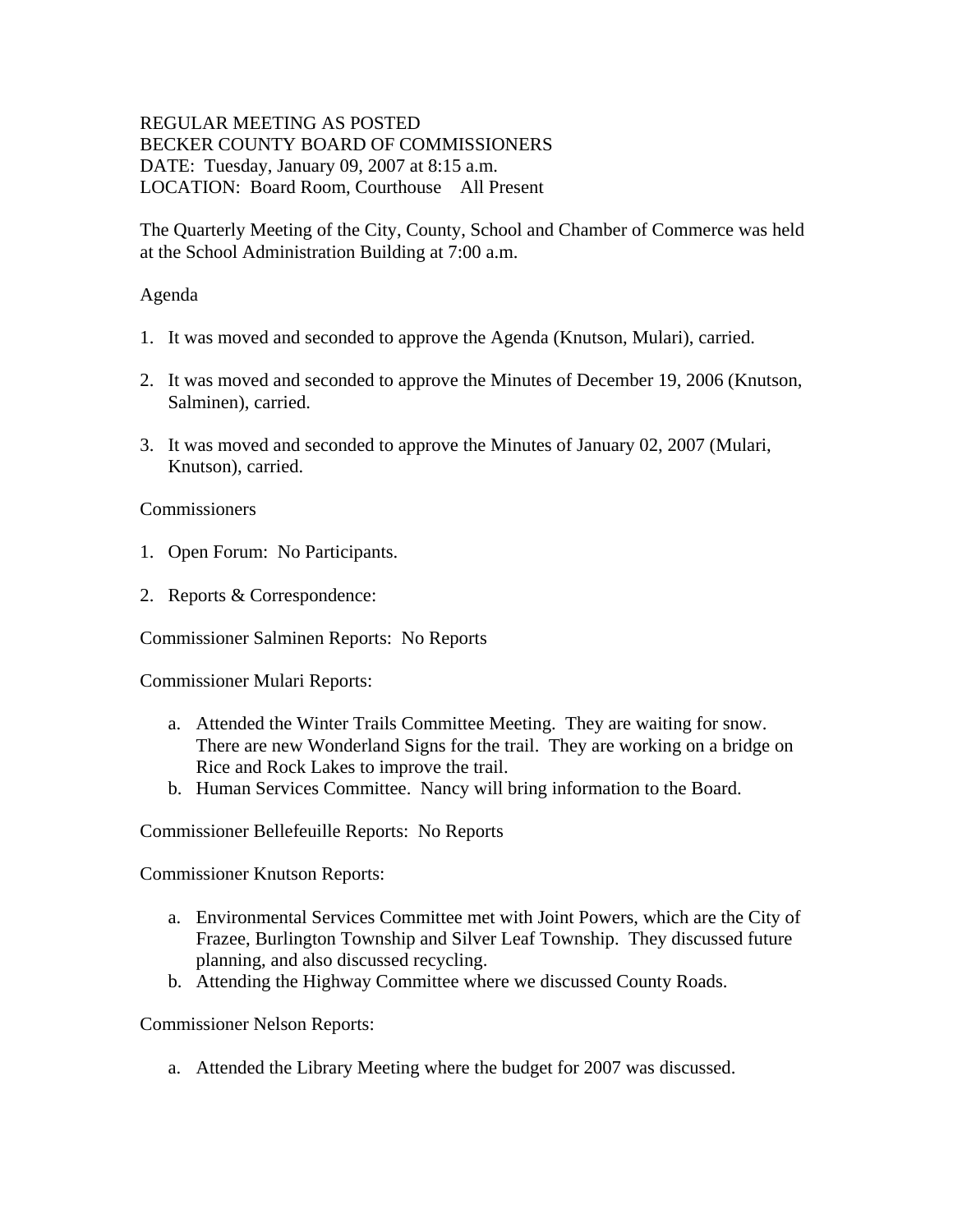- b. Attended the Extension Committee Meeting where they discussed the duties of employees. Commissioner Nelson asked for consideration for appointments to the Extension Committee from District IV and for an At Large Appointment. Extension will be hiring a new 4-H Coordinator by April 1, 2007.
- c. Reminders: Mahube Open House on February 02, 2007 WDAY Honor Flight to send WWII Veterans to Washington to see the Memorials.

Brian C. Berg Reports:

- a. There has been good feedback from the Department Heads regarding the Vision Session held by the County Board. This was a very positive session.
- 3. Appointments:
	- a. It was moved and seconded to re-appoint Bruce Hein as a representative on the Board of Directors of the Red River Valley Development Association to another three-year term (Knutson, Bellefeuille), carried.
	- b. The appointment to the Cormorant Lakes Watershed District for a manager will need to be re-advertised.
- 4. It was moved and seconded to approve the Memorandum of Agreement between Becker and Hubbard Counties for sharing an Extension Service Extension Educator Position. This will be for sharing Will Yliniemi, Extension Service Educator, services for two days a week, from January 1, 2007 to December 31, 2007. The cost of the position is \$31,160 yearly (Mulari, Knutson), carried.
- 5. It was moved and seconded to approve the Memorandum of Agreement between the University of Minnesota and Becker County to provide Extension Programs locally and employing County Extension Staff. The term of this Agreement shall be April 1, through December 31, 2007 and states that Becker County will hire a 4-H Coordinator at 80% time, and Becker County would pay \$36,360 for 2007 (Salminen, Knutson), carried.
- 6. It was moved and seconded to approve the Lakes Country Service Co-op Membership Agreement in the amount of \$250 (Salminen, Mulari), carried.
- 7. February 13, 2007 from 1:30 to 4:30 p.m. the County Board will meet with the Department Heads for Goal Setting.
- 8. It was moved and seconded to approve the County Board Committee List for 2007 (Salminen, Mulari), carried.
- 9. It was moved and seconded to approve any Commissioner's attendance at the Workshop/Landscaping for Wildlife and Water Quality Seminar to be held at the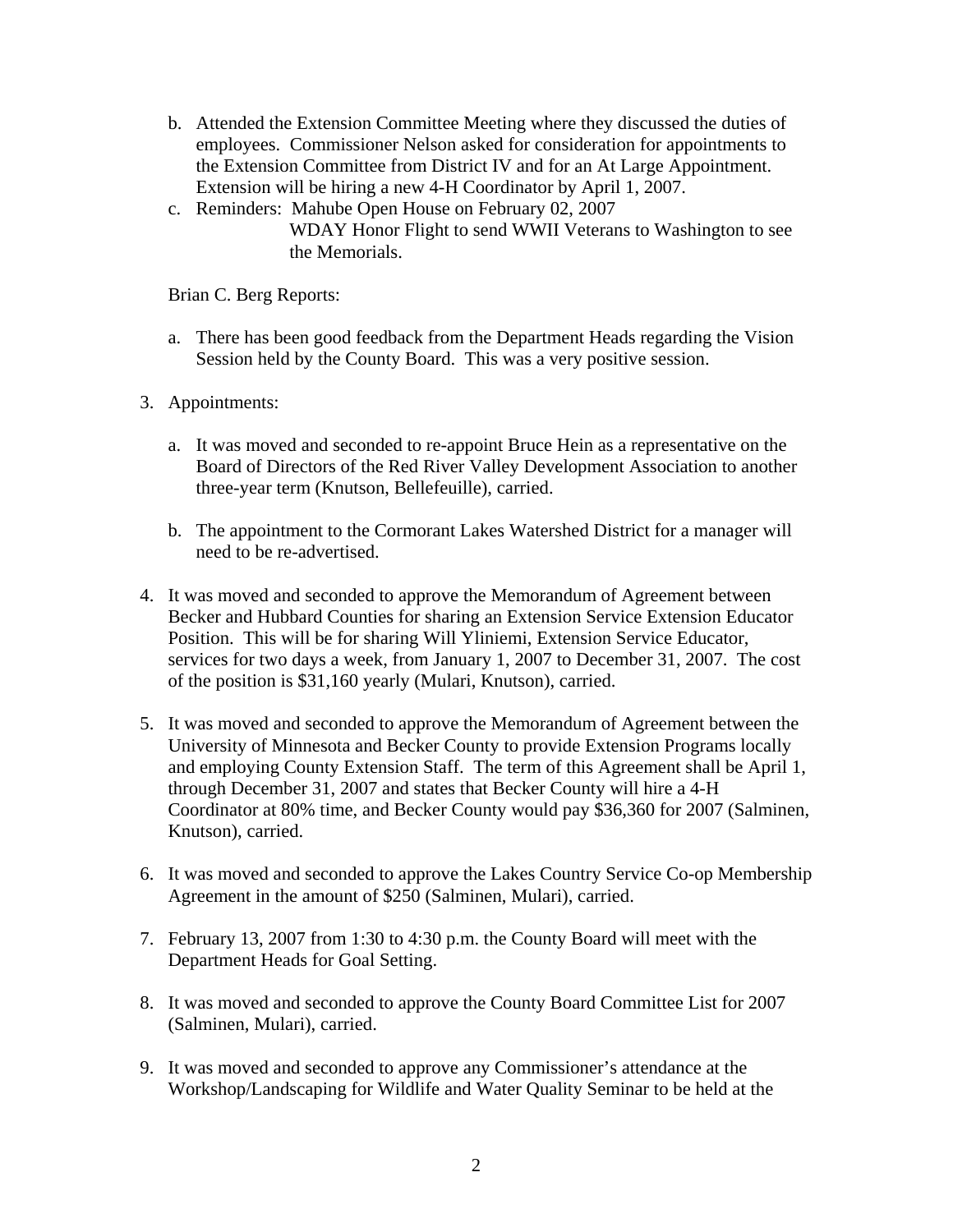Lodge in Detroit Lakes on February 22, 2007 from 8:30 to 3:30 (per diem paid) (Knutson, Mulari), carried.

# Auditor/Treasurer

- 1. It was moved and seconded to approve a Gambling Permit for Becker County Humane Society for operations at Bayview Bar & Grill in Lake View Township (Salminen, Bellefeuille), carried.
- 2. It was moved and seconded to pass Resolution No. 01-07-1D, awarding the bid for the official Becker County Newspaper to Detroit Lakes Tribune (Sunday) along with the first publication of the financial statement and designating the Frazee Forum as the newspaper in which the second publication of the financial statement will be published as required by MN Stat. Sec. 375.17 (Salminen, Mulari), carried.

# Finance Committee Minutes

- 1. It was moved and seconded to approve the Claims for December 28, 2006 (Mulari, Knutson), carried.
- 2. It was moved and seconded to approve the Claims for January 08, 2007 (Salminen, Mulari), carried.
- 3. The Human Services/Community Health request for an Audiometer will be on the Agenda under Human Services.
- 4. It was moved and seconded to approve the increase in Change Fund for DMV from \$200 to \$300 (Salminen, Knutson), carried.
- 5. The Fee Schedule for the County Coroner was discussed and will require additional exploration.
- 6. The Cash Comparison and Investment Summary for November were reviewed.
- 7. The Mileage Reimbursement Rate from the IRS was discussed, and it was moved and seconded to adopt the current IRS rate per mile for 2007 for Becker County (Mulari, Knutson), carried.
- 8. Courthouse Project Financing was discussed regarding the funding sources to be used for the remodeling project and discussion will continue at the next finance meeting.
- 9. It was moved and seconded to add to the Agenda: Engagement Letter from Hoffman, Dale and Swenson (Mulari, Salminen), carried.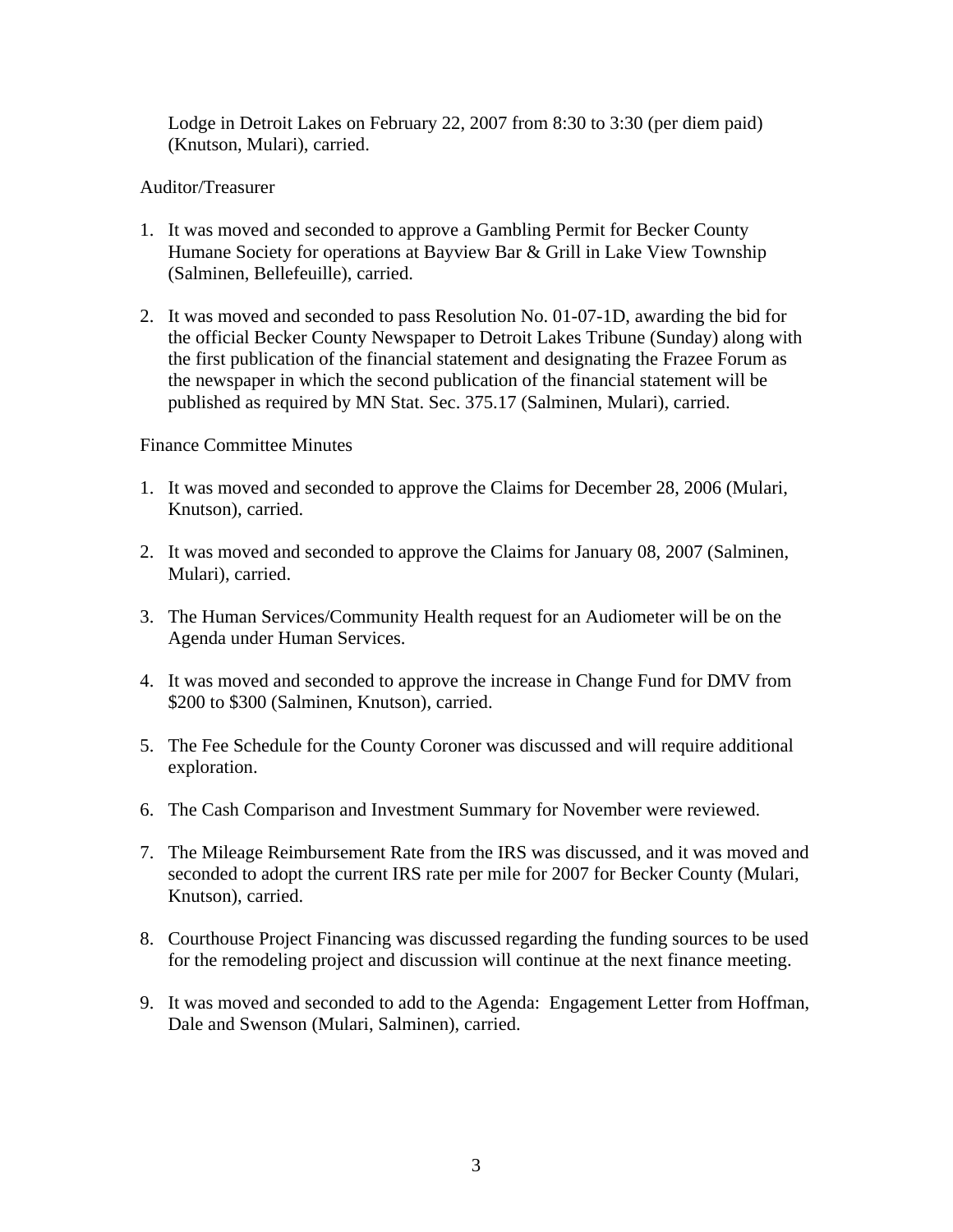10. It was moved and seconded to approve the Engagement Letter from Hoffman, Dale and Swenson to complete the 2006 Annual Audit for Becker County for the cost of \$49,500 and to be signed by the Board Chair (Salminen, Mulari), carried.

#### Natural Resources

- 1. It was moved and seconded to approve the Roadway Easement, Section 9, T142N-R37W to Forest Township. The request is for a 66-foot roadway easement over portions of tax-forfeited land in Section 9 of Forest Township. The appraised value of the 3.2 acres of tax-forfeited land is at \$1,300 per acre for a total appraised value of \$4,200 plus \$300 timber value for a total of \$4,500 (Salminen, Knutson), carried.
- 2. Commissioner Nelson added discussion on snow trails regarding the collection of snowmobile State Trail Permit fees and going to enforcement rather than maintenance of the trails. Chip Lohmeier, Administrator, Natural Resources Management, will check with the DNR for clarification.

# Human Services

- 1. It was moved and seconded to remove the Adult Services Report from the Agenda (Mulari, Salminen), carried.
- 2. It was moved and seconded to accept the Family Services and Probation Placement Report (Salminen, Knutson), carried.
- 3. It was moved and seconded to approve the Purchase of Service Agreements (Salminen, Mulari), carried.
	- a. Lakeland Mental Health
	- b. LSS Springhill Group Home
	- c. Village Family Services
	- d. Positive Connections/Lakes Crisis Center
	- e. Family Resource Center
	- f. Lutheran Social Services
- 4. It was moved and seconded to approve the Human Services Claims (Salminen, Mulari), carried.
- 5. It was moved and seconded to approve the Community Health Claims (Salminen, Mulari), carried.
- 6. It was moved and seconded to approve the request to purchase an Audiometer at the cost of \$2,076 (Mulari, Salminen), carried.